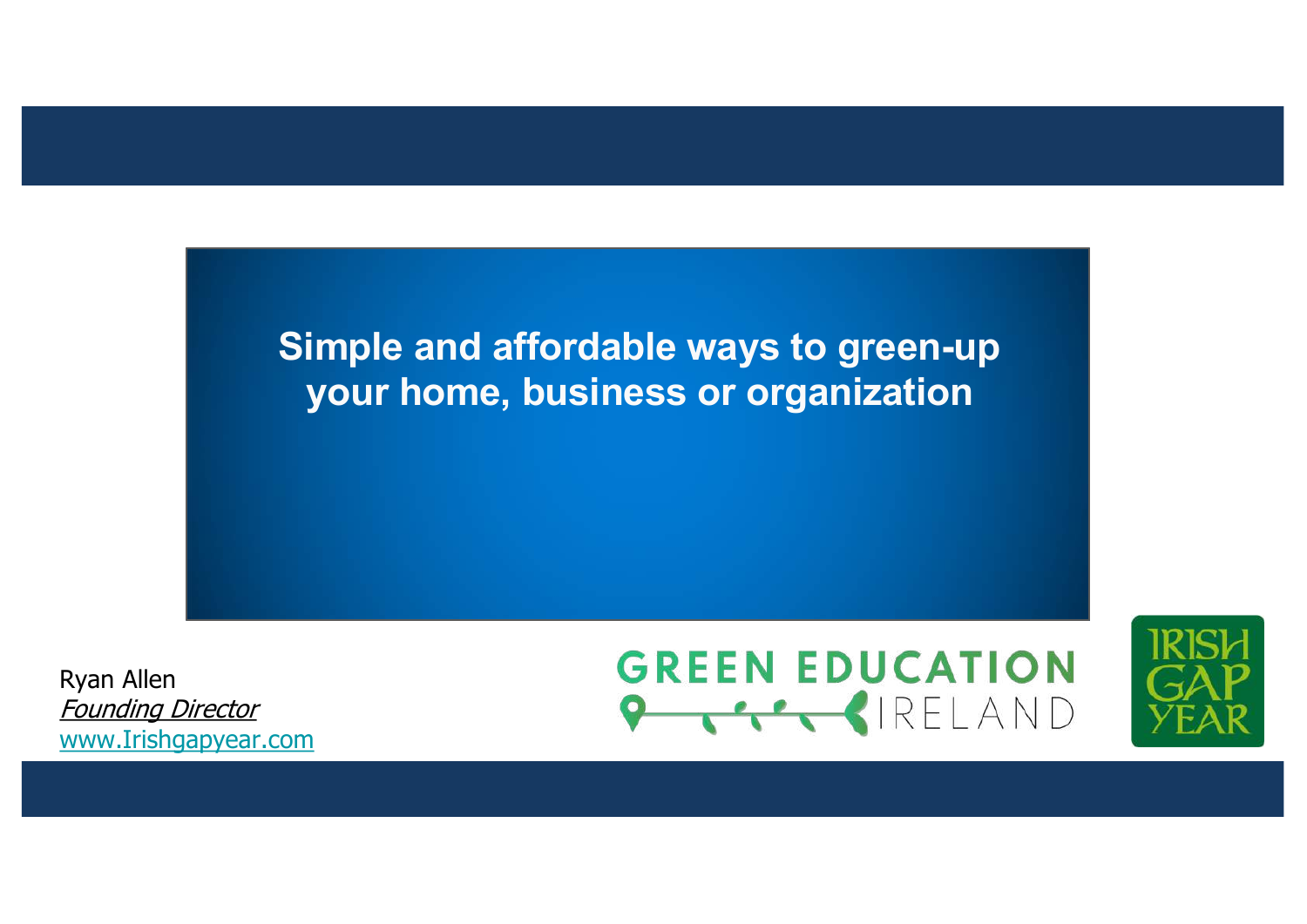

## **Switch to a Clean Energy Provider**

There are several options in Ireland, the best I've is Community Power. They are Irish owned, Irish produced 100% clean (fossil fuel free) energy.

- Micro-generated in Ireland and sold back into the Irish grid. Average domestic annual bill 1,680.00
- Supporting the Irish economy and small producer
- Independent of foreign coal used to fire electricity plants.
- Greatly reduced you C02 footprint instantly.
- Additional cost is nominal
- [www.communitypower.](http://www.communitypower.ie/)ie
- [https://youtu.be/0XVONFxHNn](https://youtu.be/0XVONFxHNnc)c

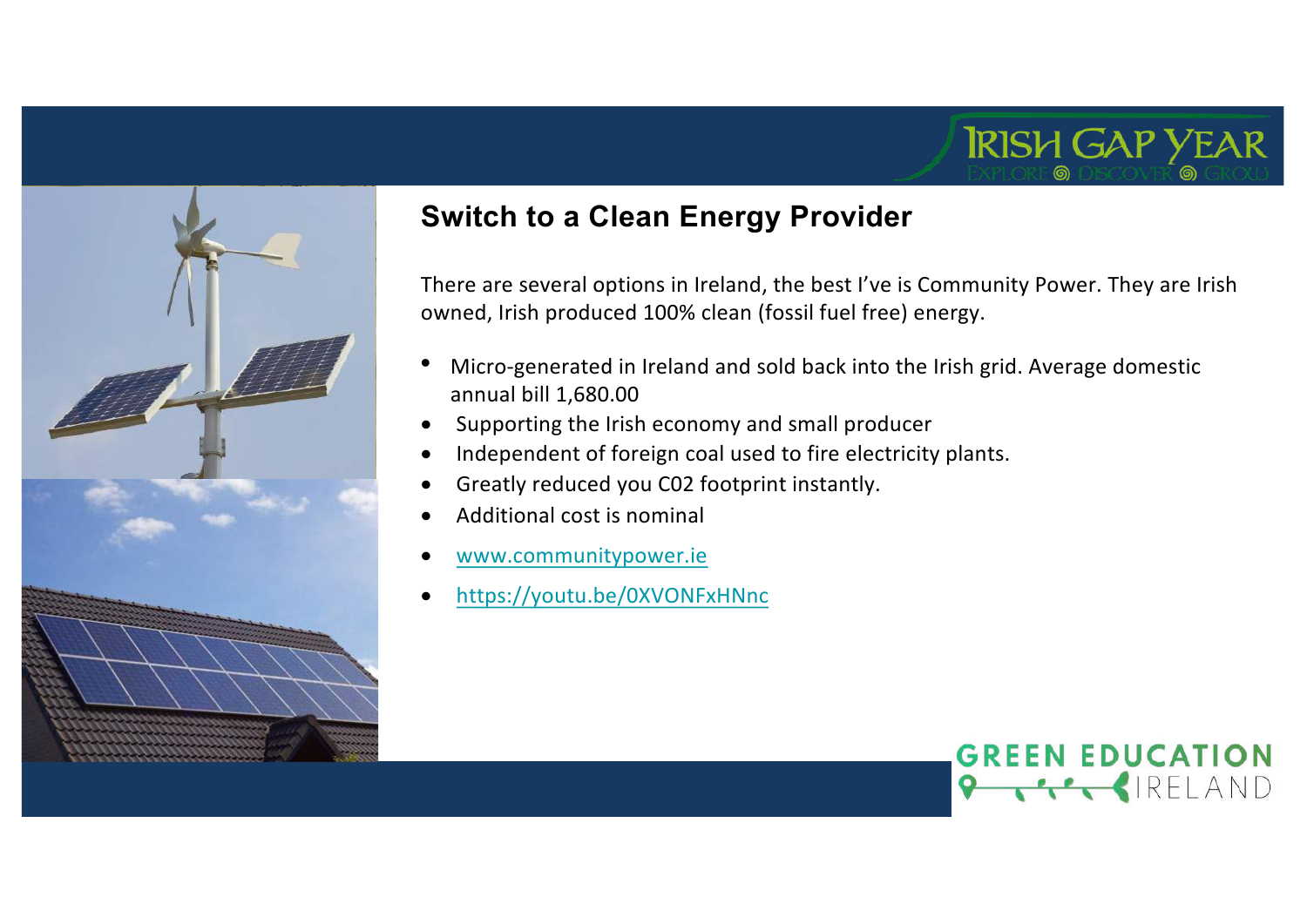



## **Composting**

Collecting your food and paper waste is an easy way to dramatically reduce your footprint while improving your gardens soil at home.

If you don't want the hassle of composting Donegal Waste collects compost As part of their standard bin collection and will drop you a brown composting bin.

If you own a business consider purchasing compostable takeaway items instead of plastics. They are far more eco friendly. They will cost more, but you will greatly reduce your C02 footprint

### **How it Helps**

- Composting reduces the very harmful greenhouse gas methane by 'insetting'/locking it into the ground.
- It improves soil quality
- Reduces the need for harmful chemical fertilizers

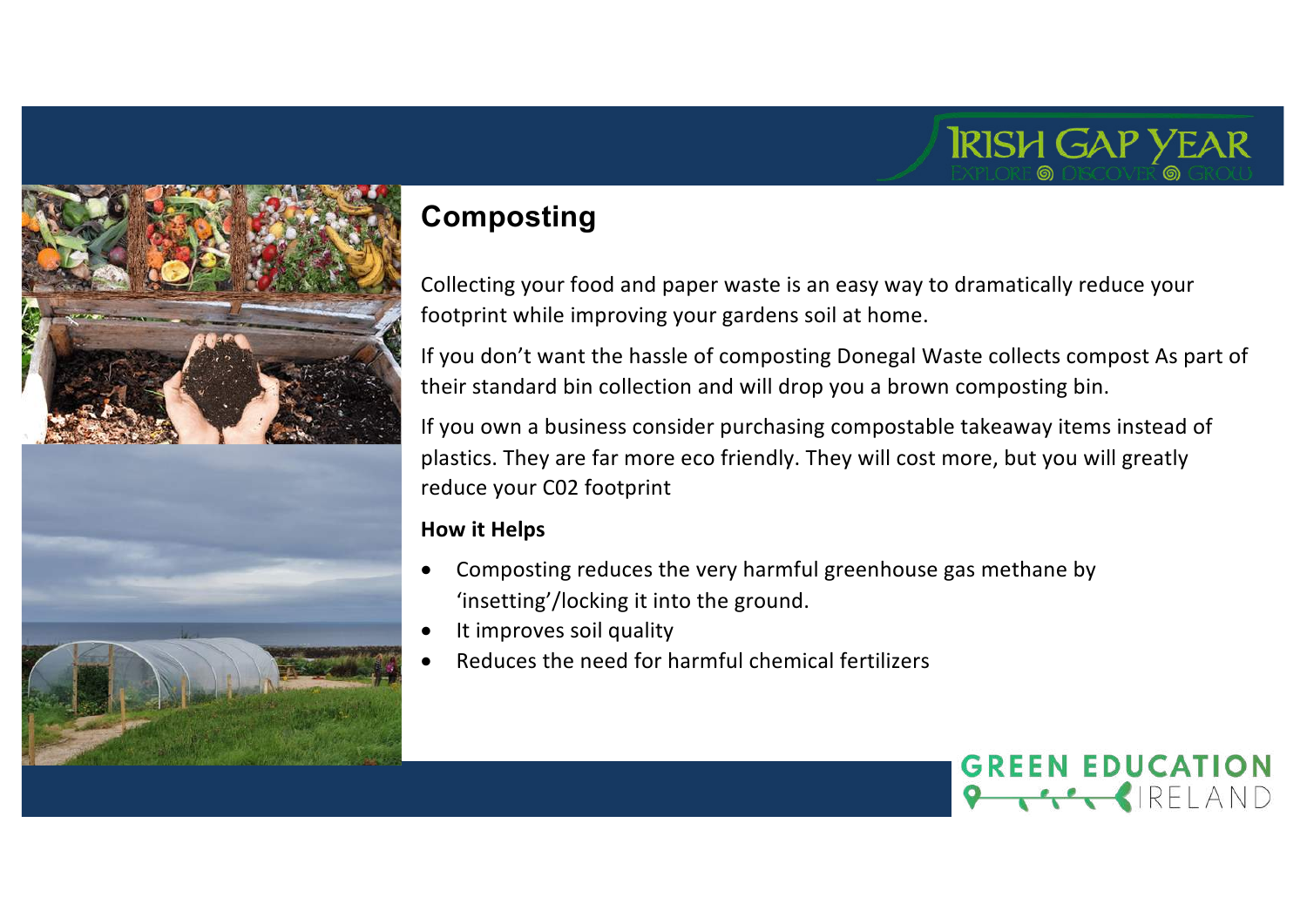# **IRISH GAP YEAR**



## **Rewild a portion of your garden**

Give nature a chance to recover and thrive. This can be done in planters or in your garden by planting Irish wildflowers.

The manicured lawn goes back to Victorian times when it was a statement of wealth and position, but look how much more vibrant a wildflower garden is!

If you don't want to devote your entire garden, consider leaving a 'verge' on your lawn for wild flowers and grasses to grow and watch the pollinators and birds return to your garden.

#### **Where is saves:**

- Pollinators (bees and insects) thrive in wild flower gardens and areas where native plants are allowed to grow. They suffer / die in the 'green dessert' of manicured grass lawns.
- Save you time and money on cutting grass
- Cut grass releases methane gas (a 'climate killer')as the grass decomposes and creates barren spaces for pollinators who are already under threat).

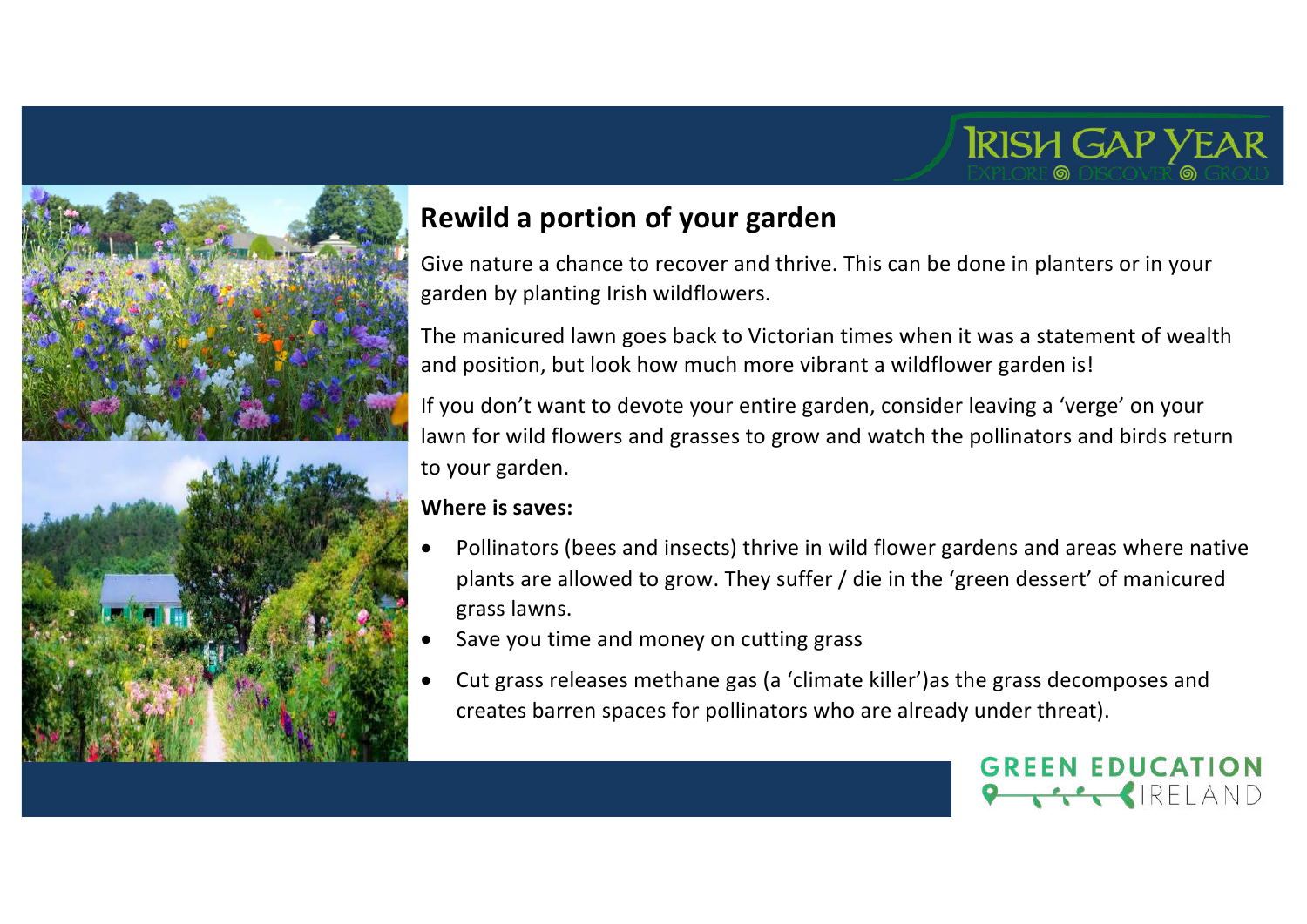

## Sponsor a Beach Clean Up with Clean Coasts

Sponsoring a beach clean-up is an easy and affordable way to get your business out there and bring the community together for a good cause.

Where it Saves:

- Raises community awareness of the issue of marine debris and litter on our beaches.
- No cost to your business / group
- Good for the local environment / ecosystem
- Great promotion for your business or community group.



*G* An Taisce

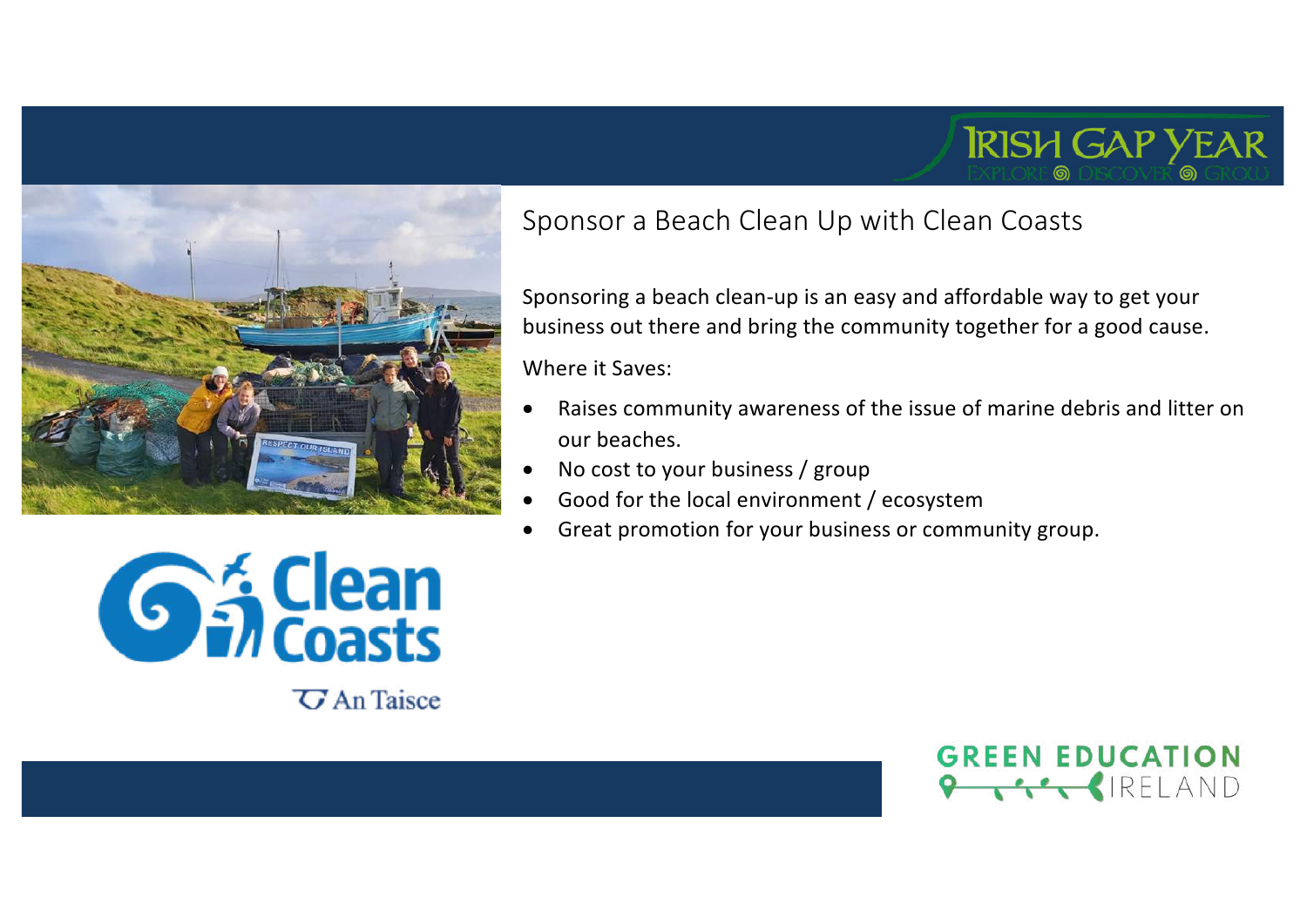

## Consider Planting Trees to Inset Your Footprint

1 native Irish tree removes .167kg of CO2 from the atmosphere every year. 6 trees remove 1 tonne of C02 every year.

Ireland had the third highest emissions of greenhouse gases per capita in the EU in 2015 at **13.2 tonnes** of carbon dioxide equivalent per capita. Ireland's emissions were 50% higher than the EU average of 8.8 tonnes.

We can reduce our C02 foot print with the previously discussed methods, but planting tress on your property is a great way to inset you foot print long-term.

We would each require *78 trees to completely mitigate our annual average C02 foot print*. Once planted these trees would continue to remove the 13 tonnes / year for their entire lifespan.

Where is Saves

- Trees are great C02 insetters and can add value to your property.
- If you are a landowners there are people who will pay you to plant native trees on your land, under the condition that they are not harvested.
- Trees are inexpensive. We may not be able to all plant 70+ trees, but every tree helps to remove C02 and provide valuable habitat for pollinators and birds.